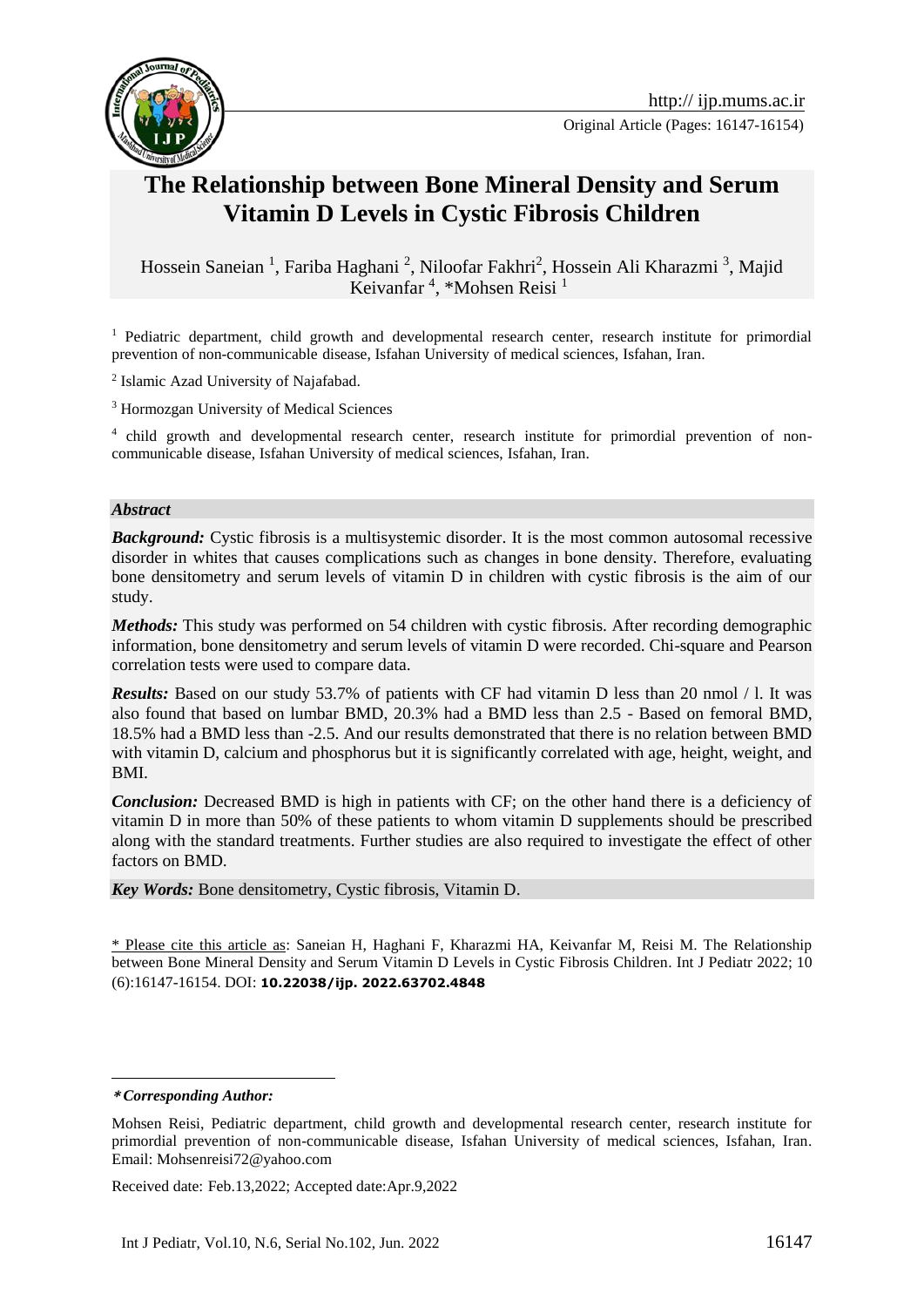# **1- INTRODUCTION**

Cystic fibrosis (CF (is the most frequent genetic disease among Caucasians. The cystic fibrosis transmembrane conductance regulator (CFTR) gene, which encodes a transmembrane glycoprotein, is mutated [\(1\)](#page-5-0). Over the previous three decades, life expectancy for cystic fibrosis (CF) has increased from about 2 to 32 years [\(2\)](#page-5-1). Patients with cystic fibrosis (CF) experience a high prevalence of low bone mineral density as their life expectancy increases [\(3,](#page-5-2) [4\)](#page-5-3). Low bone density is associated with bone fractures which affect the patients' quality of life [\(5\)](#page-5-4). Many studies have indicated a decline in bone mineral density (BMD) in children and young adults with cystic fibrosis. Osteopenia is reported to have occurred in 28 to 47 percent of this population and osteoporosis in 20 to 34 percent [\(5\)](#page-5-4).

Children and adults with cystic fibrosis are increasingly being diagnosed with osteoporosis and fractures [\(6,](#page-6-0) [7\)](#page-6-1). Fractures of the ribs and vertebrae can cause severe morbidity in CF patients [\(8\)](#page-6-2).

Although the exact cause of CF-related bone disease is unknown, patients with CF are at risk for low bone density due to a number of factors, including pancreatic insufficiency, malabsorption, poor nutritional status, vitamin D deficiency, delayed puberty, glucocorticoid use, inflammation, and physical inactivity [\(9,](#page-6-3) [10\)](#page-6-4). Vitamin D deficiency is one of the major nutritional factors associated with poor skeletal health in CF patients. The level of 25 (OH) D in the serum is used to evaluate vitamin D status [\(11\)](#page-6-5). In CF patients, serum 25-hydroxyvitamin D [25(OH)D] levels begin to drop in adolescence [\(12\)](#page-6-6) The Cystic Fibrosis Foundation and the Endocrine Society established criteria for vitamin D sufficiency (25(OH) D>9 30ng/mL), deficiency (25(OH)D< 20ng/mL), and insufficiency (20 to 29.9ng/mL) [\(13,](#page-6-7) [14\)](#page-6-8).

The etiology of vitamin D deficiency in CF is multifactorial, including reduced intake, pancreatic insufficiency, poor body fat stores, reduced sunlight exposure, reduced absorption, and decreased vitamin D binding protein [\(15\)](#page-6-9). According to recent studies, the frequency of vitamin D deficiency in the CF population is as high as 90%. [\(16\)](#page-6-10). Despite routine supplementation, 7 percent of CF patients had vitamin D deficiency (25(OH) D<11 ng/ml) and 90% had vitamin D insufficiency (25(OH)D<30 ng/ml), based on one study on children [\(10,](#page-6-4) [17,](#page-6-11) [18\)](#page-6-12). Some studies were known about the daily practice of vitamin D intake, vitamin D supplementation, and its connection with serum 25(OH) D in pediatric CF patients [\(19\)](#page-6-13).Therefore, the aim of this study was to evaluate bone densitometry and serum levels of vitamin D in children with cystic fibrosis.

# **2- MATERIALS AND METHODS**

The participants in this cross-sectional study were 54 children diagnosed with cystic fibrosis, aged between 8 to 18 years who were admitted to Imam Hossein Children's Hospital, affiliated to Isfahan University of Medical Sciences, Iran. Clinical symptoms and two increased sweat chloride tests, as well as CFTR genotyping, were used to confirm the diagnosis of CF. Digital scales were used to record weight, and a stadiometer was used to measure height. Body mass index (BMI) was calculated.

Non-fasting blood samples were drawn for measurement of serum concentrations of 25-hydroxyvitamin D [25(OH)D] by electrochemiluminescence. Also calcium and phosphorus were measured. Dual energy-ray absorptiometry (DXA) scans (The cost of these measurements was borne as part of their routine care) used to determine BMD, and spinal scores were obtained. DXA results were expressed in T-scores, and Z-scores. The T-score was defined as the number of standard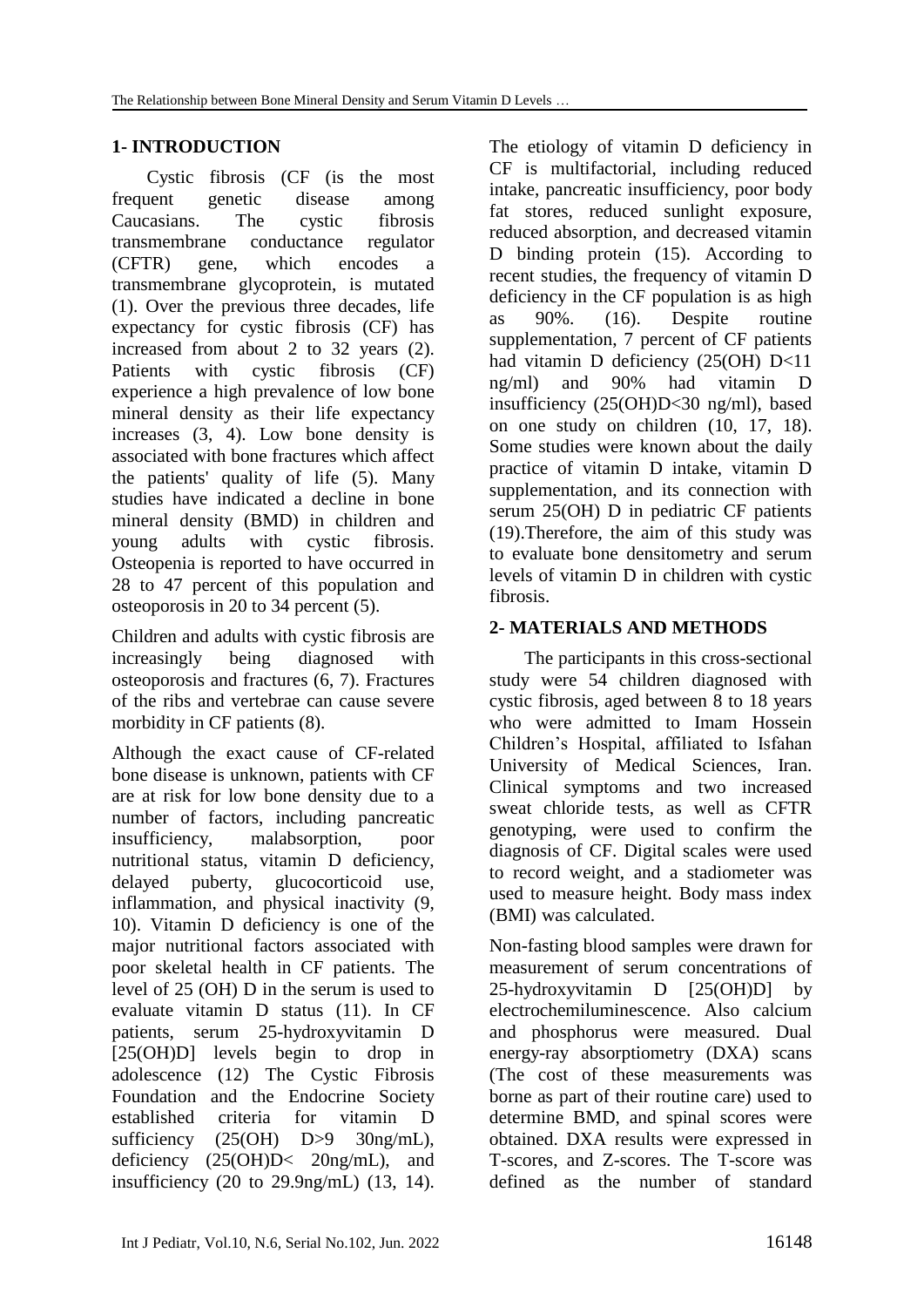deviations above or below the mean for a healthy 20-year-old adult of the same sex and ethnicity.

Pediatric osteopathy usually is defined on the basis of BMD Z-scores (which are identical to BMD-SDS). We classified our patients on the basis of BMAD-SDS, differentiating the following categories: patients with  $-2 \leq$  BMAD-SDS <  $-1$  were classified as osteopenia patients and those with BMAD-SDS < −2 were considered to suffer from osteoporosis. The Z-score was defined as the number of standard deviations a patient's BMD differs from the average BMD of their age, sex, and ethnicity. Osteoporosis is defined as a bone density lower than -2 SDs of the mean BMD of the gender-matched, young healthy population. Osteopenia is an intermediate category of reduced bone density defined as a Z or T score within -1 SD and -2 SD.

# **2-1. Inclusion and Exclusion Criteria**

Inclusion criteria were a clinical diagnosis of CF, age range of 8-18, Exclusion criteria were the use of oral or intravenous glucocorticoids (chronically taking oral glucocorticoids for more than 6 weeks),

lung transplantation, severe respiratory failure, immobilization for more than 1 week, cystic fibrosis-related diabetes mellitus (CFRD), liver disease (defined here as either known/proven cirrhosis or portal hypertension).

# **2-2. Statistical Analysis**

Statistical analysis was done by using the Statistical Package for Social Sciences (SPSS) version 24. Both independent samples t-test and paired t-tests were used to compare means depending on the situation. Associations between two or more qualitative or categorical variables were assessed using the chi-square test. Pearson tests were used to determine the correlations between BMD and various clinical variables. Statistical significance was defined as  $P < 0.05$ .

### **3- RESULTS**

Fifty-four children with CF were enrolled in this study. And 38 were male (70.4%). The average age of the 54 patients was  $11.69 \pm 3.06$  years (range, 8-18 year). Baseline characteristics of the participants are shown in **Table 1**.

| parameter                  | $N=54$ (Mean $\pm$ SD) |
|----------------------------|------------------------|
| Age(year)                  | $11.69 \pm 3.069$      |
| Weight(kg)                 | $31.15 \pm 11.258$     |
| Weight z score             | $-1.84 \pm 1.868$      |
| Height(cm)                 | $137.85 \pm 17.049$    |
| Height z score             | $-1.41 \pm 1.342$      |
| <b>BMI</b>                 | $15.88 \pm 2.162$      |
| <b>BMI</b> z score         | $-1.25 \pm 1.64$       |
| Lumbar z score             | $-1.37 \pm 1.416$      |
| Femur z score              | $-1.34 \pm 1.318$      |
| Phosphorus (mg/dl)         | $4.52 \pm 0.788$       |
| Calcium level (mg/dl)      | $8.64 \pm 1.625$       |
| $25[OH]D$ levels $(ng/ml)$ | $23.5 \pm 21.33$       |

**Table-1:** Characteristics of the patients with cystic fibrosis (CF)

Nutritional status was within normal ranges for most subjects (mean BMI Z-

score:  $-1.25 \pm 1.64$ ). Mean (SD) serum calcium and phosphate were 8.64 (1.625)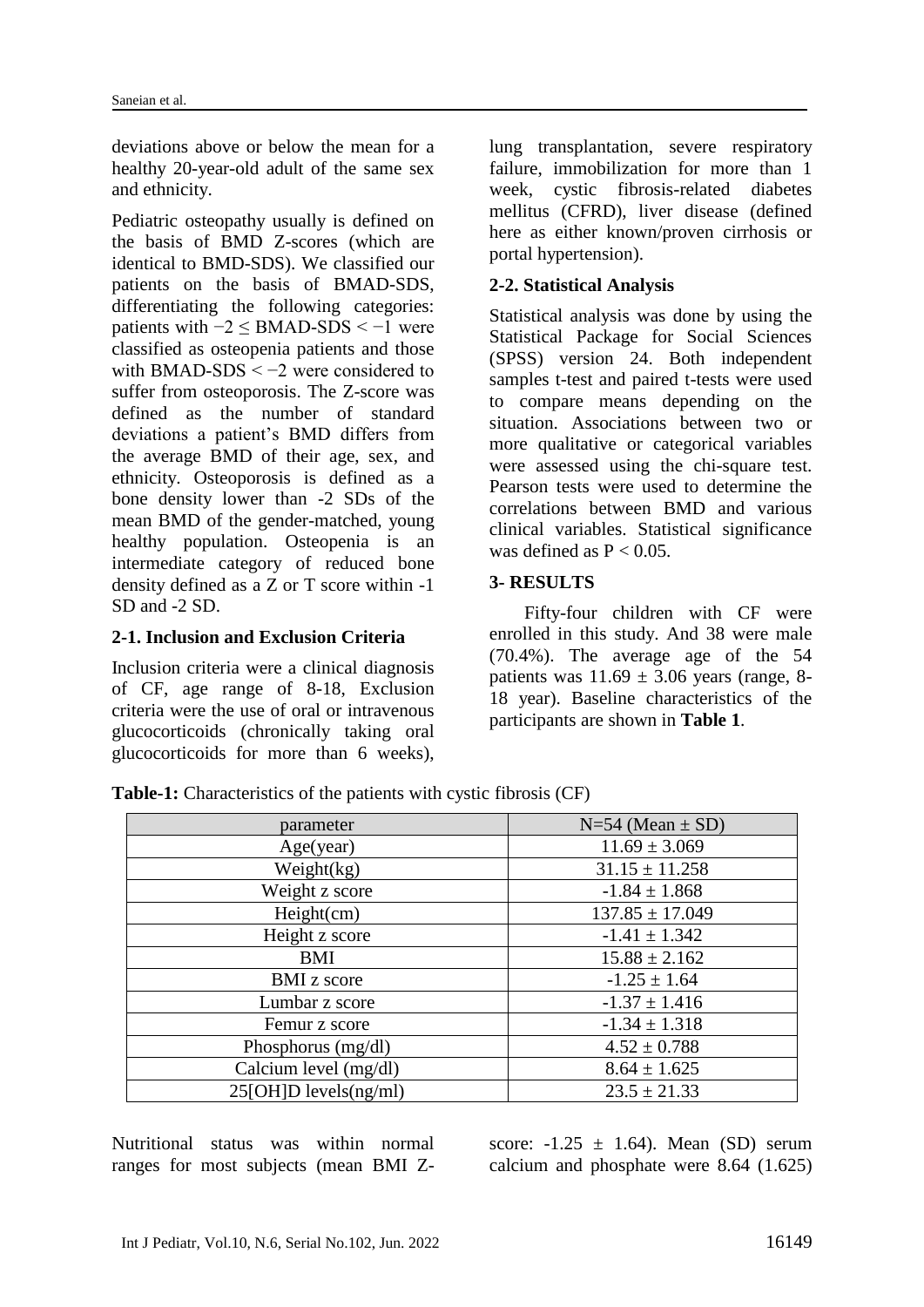mg/dL and 4.52 (0.788) mg/dL, respectively.

Vitamin D levels were grouped into two classes: sufficient  $(25(OH)D \geq 20ng/mL)$ and hypovitaminosis (25(OH)D <20ng/mL). The mean serum concentrations of 25(OH) D were  $23.5 \pm$ 21.33 ng/ml in the CF patients. Sufficient  $(25(OH)D \geq 20ng/mL)$  was observed in 46.3% of the sample. Twenty-nine subjects (53.7%) showed 25(OH)D hypovitaminosis (25(OH)D <20ng/mL).

The mean  $(\pm SD)$  BMD z scores of femur and lumbar are listed in **Table 1**. 20.3% of the measured lumbar BMD and 18.5% of the measured femur BMD were less than - 2.5. Weight, BMI, and malnutrition significantly correlated with BMD (P<0.05). There was a positive correlation between L1-L4 Z-score and BMI ( $r = 0.68$ , P, 0.0001).

**Table-2:** Comparing the lumbar and femoral BMD z score according to vitamin D levels

| parameter      | Vitamin D              |    | mean    | <b>SD</b> | P-value |  |  |
|----------------|------------------------|----|---------|-----------|---------|--|--|
| Lumbar z score | 25(OH)D < 20ng/mL      | 29 | $-1.36$ | 1.545     | 0.925   |  |  |
|                | $25(OH)D \geq 20ng/mL$ | 25 | $-1.39$ | 1.282     |         |  |  |
| Femur z score  | 25(OH)D < 20ng/mL      | 29 | $-1.35$ | 1.245     | 0.982   |  |  |
|                | $25(OH)D \geq 20ng/mL$ | 25 | $-1.34$ | 1.424     |         |  |  |

No correlation was observed between bone parameter BMD and vitamin D levels (P>0.05).

According to **Table 3**, there was no association between nutritional status of subjects measured by BMI Z-score and vitamin D levels (P>0.05). Weight, height, and BMI significantly correlated with BMD (P<0.05). There was a negative correlation between BMD and age.

### **4- DISCUSSION**

The purpose of this study was to evaluate bone densitometry and serum vitamin D levels in pediatric cystic fibrosis patients with 8 to 18 years of age. In the present study we analyzed 54 CF patients from Isfahan province, center of Iran, Imam Hossein Children's Hospital. 70.4% male and 29.6% female children with the mean age of 11.69±3.06 participated in the study.

According to the results, 53.7% had 25(OH) D concentration <20ng/ml and 46.3%≥ 20ng/ml. In addition, mean lumbar Z-score was  $-1.37 \pm 1.41$  and mean femur Z-score was  $-1.34 \pm 1.31$ .; and it presented no association between vitamin D and BMD.

This study and previously published research data showed that CF patients have low concentrations of vitamin D, indicating that vitamin D is not sufficiently absorbed, even without pancreatic insufficiency, or the current dose of supplementation is not enough to reach the goal of 25 (OH) D concentration. For example, Brodlie et al. [\(20\)](#page-6-14) measured 25(OH)D in children ≥1 in 2008. They demonstrated an increasing vitamin D3 by >450% and a repeat audit performed in 2010. The increase in supplementation resulted in significant increase in 25(OH)D level but still about half of the participants failed to reach the desired serum level[\(20\)](#page-6-14). This was also confirmed by our study that 53.7% of children with CF had 25(OH) D less than 20ng/ml.

In another study, Lansing et al. retrospectively evaluated vitamin D deficiency in CF children for 2 years. They concluded that the targeted interventions are needed for pediatric CF patients living in the northern United States to prevent vitamin D deficiency [\(21\)](#page-7-0). We achieved the same results in Iran, Isfahan province.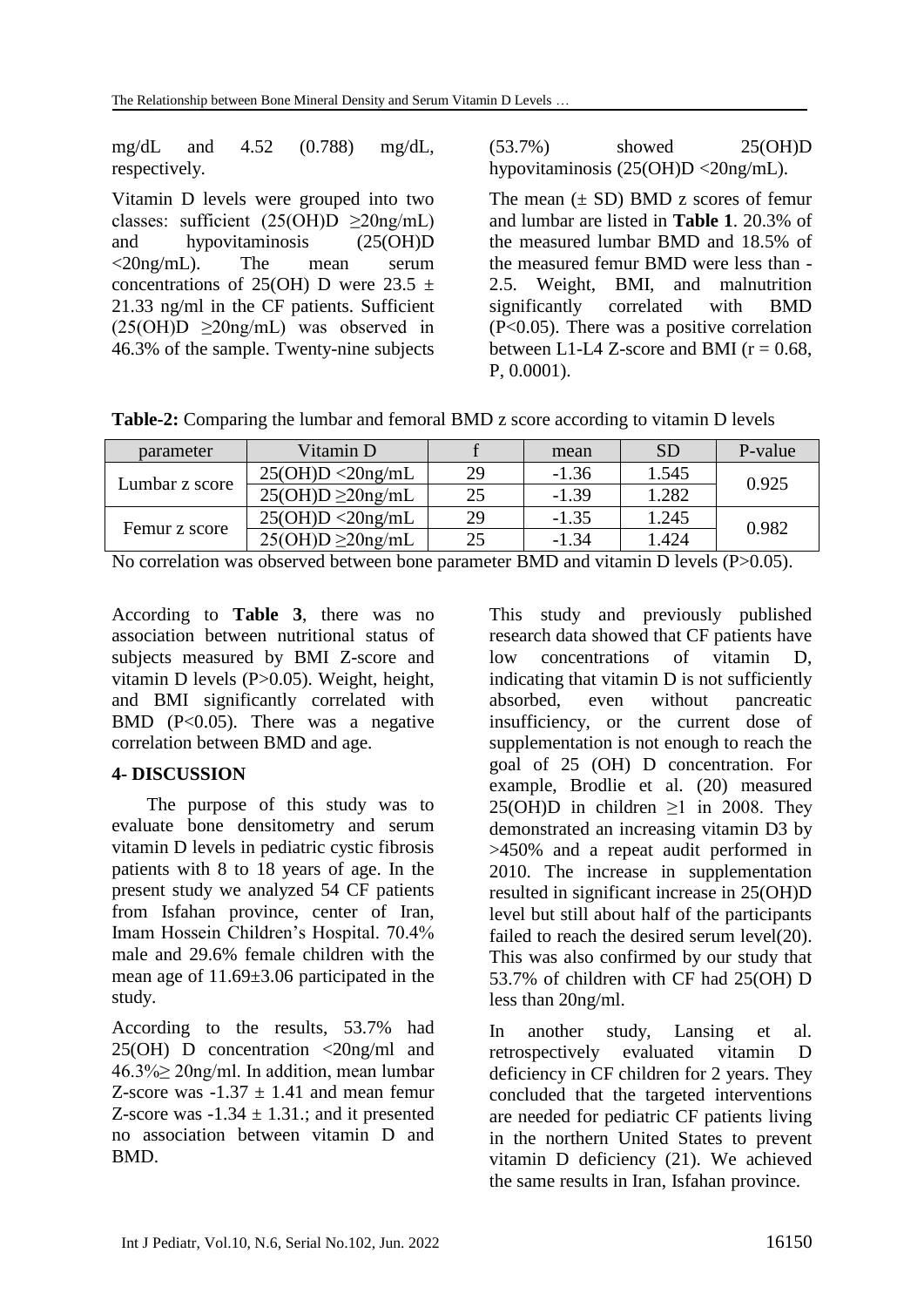#### Saneian et al.

# **Table-3:** Correlations between different factors

| Variables  | Z-score      |              |              |         |             |         |              |         |            |              |                |         |              |         |
|------------|--------------|--------------|--------------|---------|-------------|---------|--------------|---------|------------|--------------|----------------|---------|--------------|---------|
|            | Weight       |              | Height       |         | Femur       |         | <b>BMI</b>   |         | Lumbar     |              | $25(OH)V$ it D |         | Phosphorus   |         |
|            | $\bf r$      | p-value      | $\mathbf{r}$ | p-value | $\bf r$     | p-value | $\mathbf{r}$ | p-value | $\bf r$    | p-value      | $\mathbf{r}$   | p-value | $\mathbf{r}$ | p-value |
| age        | $-0/399**$   | 0/003        | $-0/215$     | 0/119   | $-0/343*$   | 0/011   | $-0/348**$   | 0/010   | $-0/469**$ | 0/000        | 0/171          | 0/217   | $-0/082$     | 0/588   |
| Calcium    | $-0/020$     | 0/889        | $-0/014$     | 0/920   | 0/001       | 0/994   | $-0/008$     | 0/954   | $-0/067$   | 0/635        | 0/094          | 0/505   | $0/528**$    | 0/000   |
| Phosphorus | $0/354*$     | 0/016        | $0/368*$     | 0/012   | 0/070       | 0/646   | 0/160        | 0/288   | 0/193      | 0/198        | 0/090          | 0/551   |              |         |
| weight     | $\perp$      | $\mathbf{1}$ | $0/786**$    | 0/000   | $0/596**$   | 0/000   | $0/840**$    | 0/000   | $0/646**$  | 0/000        | 0/221          | 0/109   |              |         |
| Height     |              | $\mathbf{1}$ |              | $\perp$ | $0/543**$   | 0/000   | $0/379**$    | 0/005   | $0/616**$  | 0/000        | 0/259          | 0/058   |              |         |
| <b>BMI</b> |              | $\mathbf 1$  |              |         | $\mathbf 1$ |         | $0/448**$    | 0/001   | $0/448**$  | 0/001        | 0/167          | 0/228   |              |         |
| Femur      | $\mathbf{1}$ | $\mathbf{1}$ |              |         | $\mathbf 1$ |         | $\perp$      |         | $0/793**$  | 0/000        | 0/023          | 0/868   |              |         |
| Lumbar     |              | $\mathbf{1}$ |              |         |             |         | $\mathbf{I}$ |         |            | $\mathbf{1}$ | $-0/026$       | 0/850   |              |         |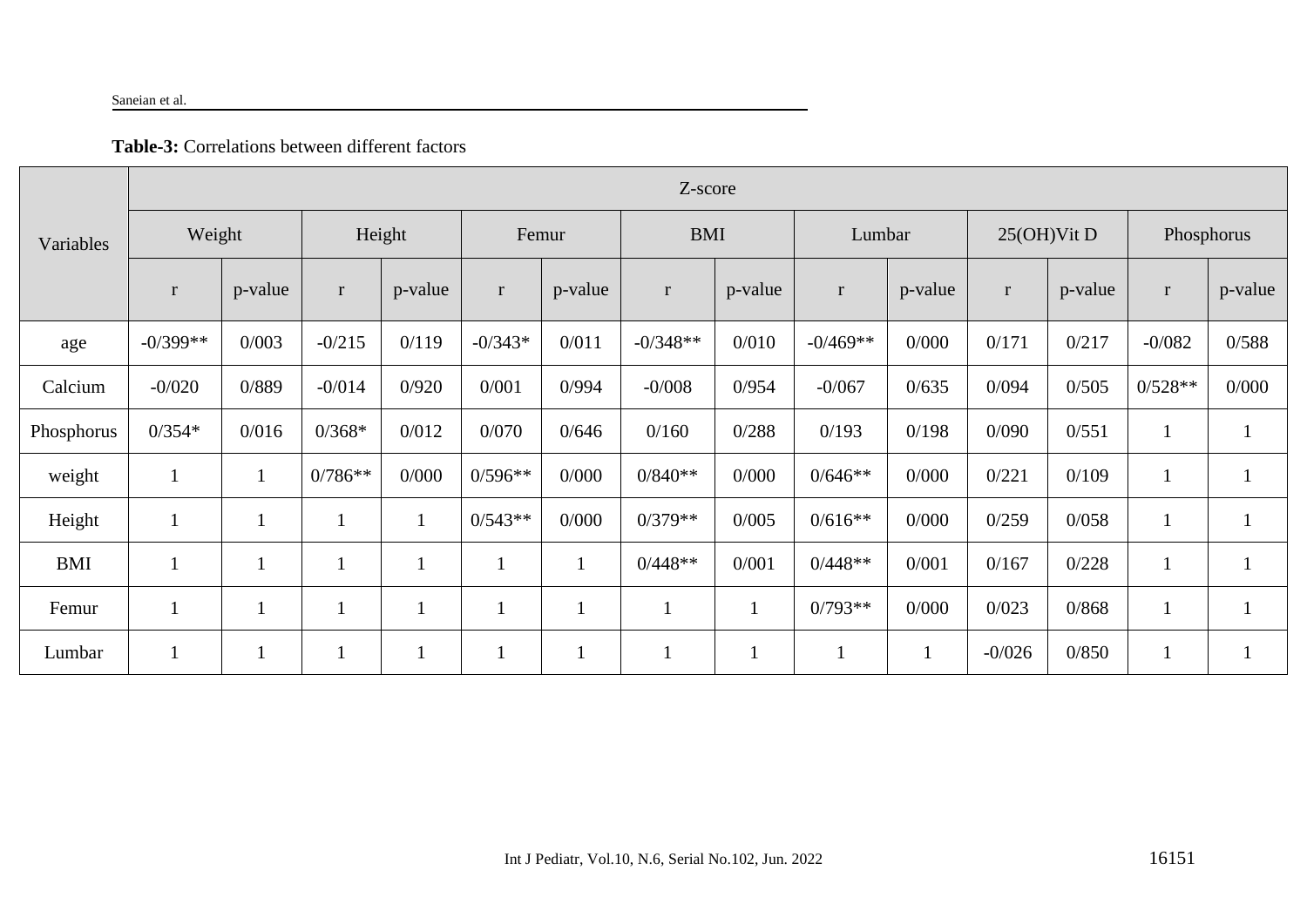Several studies have indicated BMD deficiency in children. For instance, Gupta et al. measured BMD in the groups of patients and controls by dual X-ray energy absorptiometry plus 25 (OH) D. They found that children with cystic fibrosis have significantly lower bone density than the control group; most of them were vitamin D deficient. So intervening in the early stage of disease and providing best medical care in all factors affecting bone health and bone densitometry may be beneficial [\(22\)](#page-7-1).

Sharma et al. highlighted, in their retrospective research, that although children and adolescents may have normal growth in height, bone mineral density is low in those with the poorest nutritional regime and lung function [\(23,](#page-7-2) [24\)](#page-7-3).

In our study, lumbar BMD and femur BMD were 20.3% and 18.5% less than - 2.5, respectively. And there is no correlation between BMD and vitamin D. Since the cause of bone disease in CF patients is probably multifactorial, further research is needed to assess other effective factors on BMD, and define the optimal nutritional supplementation in CF patients.

# **4-1. Limitations of the study**

The present study contained limitations. One of them was not being able to record compliance of supplementation. The lack of calcium intake data from calcium was the second limitation, because Calcium plays a key role in vitamin D absorption.

### **5- CONCLUSION**

Our study demonstrated that low BMD is highly prevalent in CF patients and more than 50% are vitamin D deficient. Extra works are expected to focus on the importance of improving the nutritional status and vitamin D supplementation of the patients with cystic fibrosis, and assess other factors on BMD and bone health of these patients.

# **6- ETHICAL CONSIDERATIONS**

Written informed consent was obtained from the patients or legal guardians of those less than 18 years of age. The study was approved by the local Ethics committee of Isfahan University of Medical Sciences.

# **7- REFERENCES**

<span id="page-5-0"></span>1. Abdul Wahab A, Hammoudeh M, Allangawi M, Al-Khalaf F, Chandra P. Bone mineral density in cystic fibrosis patients with the CFTR I1234V mutation in a large kindred family is associated with pancreatic sufficiency. International journal of rheumatology. 2014; 2014.

<span id="page-5-1"></span>2. Aris RM, Merkel PA, Bachrach LK, Borowitz DS, Boyle MP, Elkin SL, Guise TA, Hardin DS, Haworth CS, Holick MF, Joseph PM, O'Brien K, Tullis E, Watts NB, White TB. Guide to bone health and disease in cystic fibrosis. The Journal of Clinical Endocrinology & Metabolism. 2005; 90(3):1888-96.

<span id="page-5-2"></span>3. Brookes DS, Briody JN, Munns CF, Davies PS, Hill RJ. Cystic fibrosis-related bone disease in children: Examination of peripheral quantitative computed tomography (pQCT) data. Journal of Cystic Fibrosis. 2015; 14(5):668-77.

<span id="page-5-3"></span>4. Reisi M, Behnam M, Sayedi SJ, Salimi F, Kargar P, Salehi M, Saneian H, Kashani I, Kelishadi R. Prevalence of Cystic Fibrosis Trans-membrane Conductance Regulator Gene common mutations in children with cystic fibrosis in Isfahan, Iran. International Journal of Pediatrics. 2019; 7(4):9333-9.

<span id="page-5-4"></span>5. Donadio MVF, Souza GCd, Tiecher G, Heinzmann-Filho JP, Paim TF, Hommerding PX, Marostica PJC. Bone mineral density, pulmonary function, chronological age, and age at diagnosis in children and adolescents with cystic fibrosis. Jornal de pediatria. 2013; 89(2):151-7.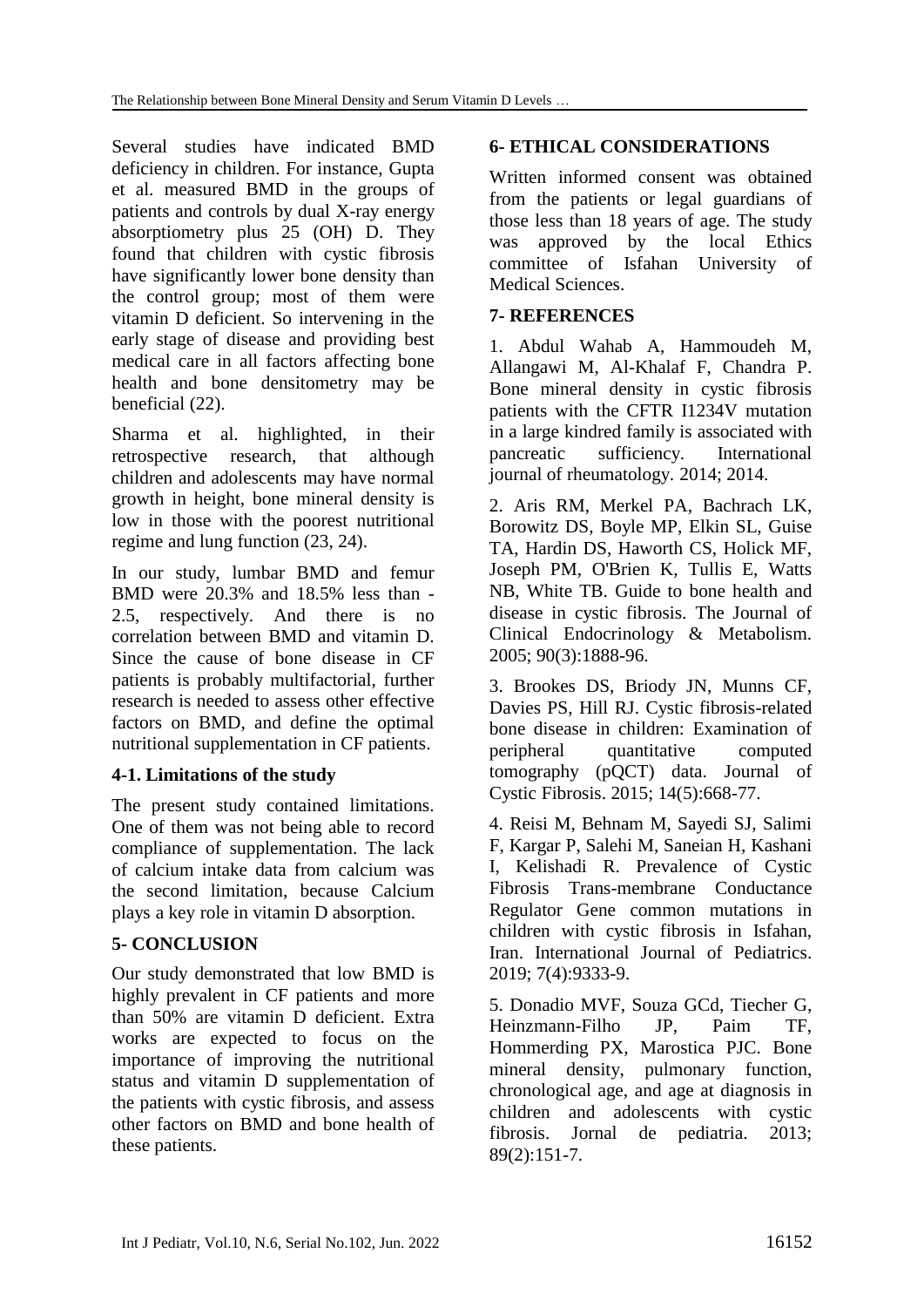<span id="page-6-0"></span>6. Donovan Jr DS, Papadopoulos A, Staron RB, Addesso V, Schulman L, McGregor C, F Cosman F, Lindsay RL, Shane E. Bone mass and vitamin D deficiency in adults with advanced cystic fibrosis lung disease. American journal of respiratory and critical care medicine. 1998; 157(6):1892-9.

<span id="page-6-1"></span>7. Reisi M, Modaresi MR, Aghaii Z, Mirlohi SH, Rafiemanesh H, Azizi G, Sayedi SJ. Efficacy and safety of oral sildenafil in cystic fibrosis children with mild to moderate lung disease. Pediatric Pulmonology. 2020; 55(1):156-60.

<span id="page-6-2"></span>8. Putman MS, Haagensen A, Neuringer I, Sicilian L. Celiac disease in patients with cystic fibrosis-related bone disease. Case Reports in Endocrinology. 2017; 2017.

<span id="page-6-3"></span>9. Putman MS, Baker JF, Uluer A, Herlyn K, Lapey A, Sicilian L, Tillotson AP, Gordon CM, Merkel PA, Finkelstein JS. Trends in bone mineral density in young adults with cystic fibrosis over a 15 year period. Journal of Cystic Fibrosis. 2015; 14(4):526-32.

<span id="page-6-4"></span>10. Modaresi MR, Faghinia J, Reisi M, Keivanfar M, Navaie S, Seyyedi J, Baharzade F. Cystic fibrosis prevalence among a group of high-risk children in the main referral children hospital in Iran. Journal of education and health promotion. 2017; 6.

<span id="page-6-5"></span>11. Daley T, Hughan K, Rayas M, Kelly A, Tangpricha V. Vitamin D deficiency and its treatment in cystic fibrosis. Journal of Cystic Fibrosis. 2019; 18:S66-S73.

<span id="page-6-6"></span>12. Wolfenden LL, Judd SE, Shah R, Sanyal R, Ziegler TR, Tangpricha V. Vitamin D and bone health in adults with cystic fibrosis. Clinical endocrinology. 2008; 69(3):374-81.

<span id="page-6-7"></span>13. Ongaratto R, Rosa KMd, Eloi JC, Epifanio M, Marostica P, Pinto LA. Association between hypovitaminosis D and frequency of pulmonary exacerbations in children and adolescents with cystic fibrosis. Einstein (Sao Paulo). 2018; 16.

<span id="page-6-8"></span>14. Aghamohammadi A, Keivanfar M, Navaei S, Shirzadi R, Masiha F, Allameh Z, Heydari A, Eslami S, Azizi G, Reisi M, Modaresi MR. First cystic fibrosis patient registry annual data report-Cystic fibrosis foundation of Iran. Acta Medica Iranica. 2019; 57(1):33-41.

<span id="page-6-9"></span>15. Wani WA, Nazir M, Bhat JI, Ahmad QI, Charoo BA, Ali SW. Vitamin D status correlates with the markers of cystic fibrosis-related pulmonary disease. Pediatrics & Neonatology. 2019; 60(2):210-5.

<span id="page-6-10"></span>16. Chesdachai S, Tangpricha V. Treatment of vitamin D deficiency in cystic fibrosis. The Journal of steroid biochemistry and molecular biology. 2016; 164:36-9.

<span id="page-6-11"></span>17. Rovner AJ, Stallings VA, Schall JI, Leonard MB, Zemel BS. Vitamin D insufficiency in children, adolescents, and young adults with cystic fibrosis despite routine oral supplementation. The American journal of clinical nutrition. 2007; 86(6):1694-9.

<span id="page-6-12"></span>18. Keivanfar M, Daris S, Reisi M, Mehrkesh M. The fractional excretion of sodium in patients with cystic fibrosis treated with oral sodium chloride. American Journal of Clinical and Experimental Urology. 2020; 8(6):185.

<span id="page-6-13"></span>19. Timmers NK, Stellato RK, Van Der Ent CK, Houwen RH, Woestenenk JW. Vitamin D intake, serum 25-hydroxy vitamin D and pulmonary function in pediatric patients with cystic fibrosis: a longitudinal approach. British Journal of Nutrition. 2019; 121(2):195-201.

<span id="page-6-14"></span>20. Brodlie M, Orchard WA, Reeks GA, Pattman S, McCabe H, O'Brien CJ, Thomas MF, Spencer DA. Vitamin D in children with cystic fibrosis. Archives of disease in childhood. 2012; 97(11):982-4.